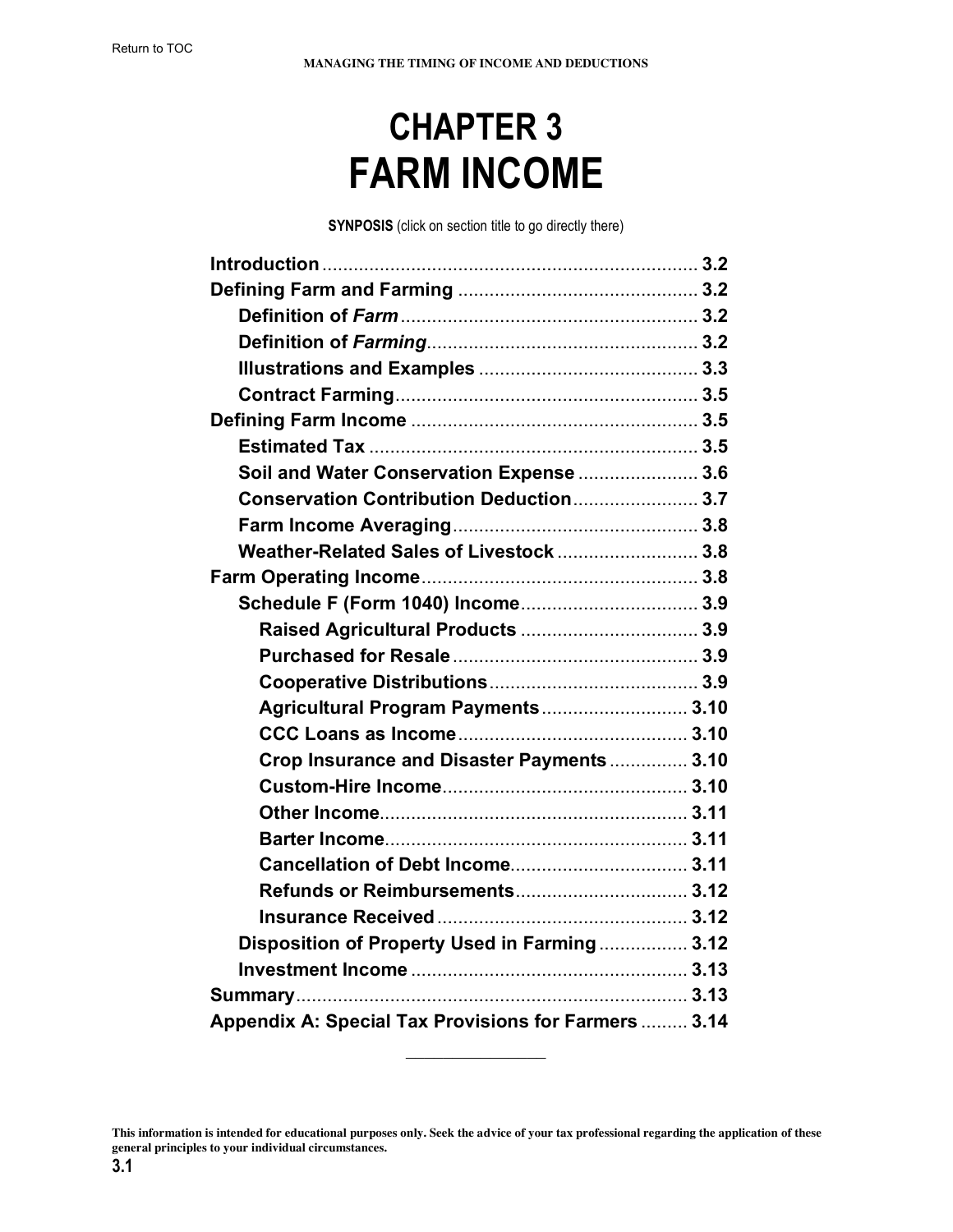## <span id="page-1-0"></span>**Introduction**

In preparing their federal income tax returns, farmers are required not only to report all of their income but also to determine the income's character so that they can apply the proper tax rates. Some income is eligible for the more favorable tax rates on capital gains rather than the tax rates on ordinary income. Some income is subject to self-employment tax as well as to income tax.

# **Cross-Reference**

For more information on where and when to report income, see Chapter 13, "Tax Reporting and Payment," in this guide.

Tax benefits that are available only to farmers include income averaging, postponed recognition of gain from weather-related sales of livestock, and carrying net operating losses to additional prior tax years. These provisions help farmers cope with the uncertainty of their income resulting from fluctuations in both yield and the price of commodities. Appendix A at the end of this chapter is a complete list of special federal tax provisions for farmers.

## **Defining Farm and Farming**

Taxpayers must meet specified requirements to qualify as farmers. However, all of the special provisions do not use the same definitions of *farm, farmer*, and *farming*. The rules vary from one provision to another.

## **Definition of** *Farm*

A definition of *farm* is contained in the estate tax valuation rules. It reads as follows:

The term "farm" includes stock, dairy, poultry, fruit, furbearing animal, and truck farms, plantations, ranches, nurseries, ranges, greenhouses or other similar structures used primarily for the raising of agricultural or horticultural commodities, and orchards and woodlands.

This definition, with some variations, is also used in several other tax provisions.

## **Definition of** *Farming*

In an IRS discussion of prepaid expenses, *farming* is defined as follows:

The term "farming" means the cultivation of land or the raising or harvesting of any agricultural or horticultural commodity including the raising, shearing, feeding, caring for, training, and management of animals. For purposes of the preceding sentence, trees (other than trees bearing fruit or nuts) shall not be treated as an agricultural or horticultural commodity.

This definition, with some variations, is also used in other tax provisions.

It is possible for a taxpayer to be considered a farmer for one tax provision and not for another. Taxpayers must determine whether an activity meets the definition of *farm*, *farming*, or *farmer* when deciding whether to report income and expenses on Schedule F (Form 1040), Profit or Loss From Farming, or on another tax form. Once that determination is made, the tax treatment for most items listed in Appendix A falls into place.

To help you determine whether to report income and expenses on Schedule F (Form 1040), the following discussion uses examples to illustrate the results of several court cases. In some cases, a small change in your facts may qualify you for one or more of the favorable tax provisions.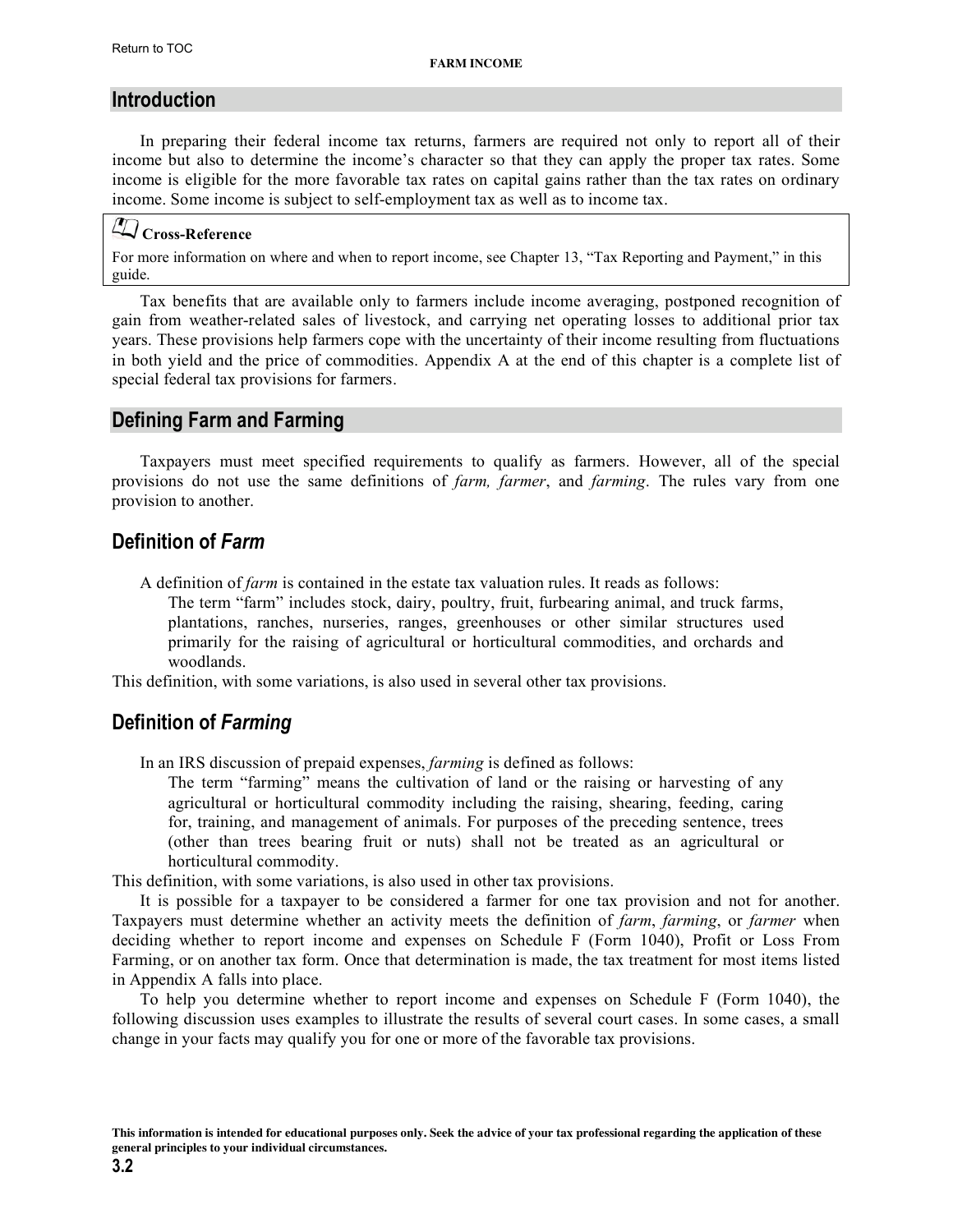## <span id="page-2-0"></span>**Illustrations and Examples**

The Tax Court regards as a farmer any taxpayer who both participates to a significant degree in the farming process and bears a substantial risk of loss in the process. As a result, a taxpayer who operates a feed yard for profit is considered a farmer, as is a taxpayer who enters into a maintenance contract with a nursery to bud and cultivate the taxpayer's seedlings on the nursery's premises. A very liberal definition of a farmer was applied to a doctor who leased brood cows for the purpose of developing a herd and contracted the cattle-breeding and management responsibilities to an independent third party, with the taxpayer taking delivery of the calves once they were weaned. The court concluded that the manager acted at the doctor's discretion and the doctor bore the risk of loss.

#### **Example 3.1 Farm Supply Outlet**

Herb O'Sides operates a local company, Herb's Ag Products, which sells seeds, herbicides, fertilizers, pesticides, tools, and equipment to farmers. Local farmers, to whom Herb also provides many services, value his expertise. Herb visits customers' farms daily, inspects their soil and crops, takes leaf and soil samples, and advises them about fertilizers, herbicides, and pesticides. Herb does not charge for this advice. He often provides financial assistance to farmers, giving them credit and sometimes cosigning notes for them. Herb thinks that Herb's Ag Products qualifies as a farming business.

However, Herb's Ag Products is not a farming business. Even though Herb participates in the growing process (through farm visits and consultation) and bears a substantial risk of financial loss (by advancing credit and cosigning notes), his company did not cultivate, operate, or manage a farm for profit as an owner or tenant. The company's business is merchandise sales, not farming. Herb's Ag Products does not bear a substantial risk of loss from farming. Farmers have no recourse if their crops fail or the market for crops is poor. As a creditor, Herb has liens, collateral, security interests, and other rights and protections that farmers do not have.

This specific situation was addressed in court, and the court concluded a grain elevator or feed store that sells grains or feed to farmers and has no control or management of a farm operation does not qualify as a farm or farmer.

 $\mathcal{L}_\text{max} = \mathcal{L}_\text{max} = \mathcal{L}_\text{max} = \mathcal{L}_\text{max} = \mathcal{L}_\text{max} = \mathcal{L}_\text{max}$ 

#### **Example 3.2 Custom Harvester**

Grim Reaper is a grain harvester who contracts with other individuals to cut their grain and haul it to sites designated by the individuals. Grim is paid an established amount per acre harvested. When Grim finishes cutting and hauling one individual's grain, he repeats the activity in another individual's fields. Grim has the equipment and work crews necessary to complete his work. Grim does not raise or grow the grain he cuts and hauls, and he does not own or lease the land on which the grain grows.

Grim is not engaged in a farming business. Some confusion can result, however, because Treasury regulations define a farming business as a trade or business involving the cultivation of land or the raising or harvesting of any agricultural or horticultural commodity, and examples include the raising or harvesting of crops. However, Grim is not using his equipment in a farming business. Grim's trade or business is not farming—he is not raising or growing the grain he harvests and hauls. Instead, Grim merely provides a service by cutting and hauling grain.

 $\mathcal{L}_\text{max} = \mathcal{L}_\text{max} = \mathcal{L}_\text{max} = \mathcal{L}_\text{max} = \mathcal{L}_\text{max} = \mathcal{L}_\text{max}$ 

#### **Example 3.3 Processing Commodities**

Zoe Zinfandel started raising grapes years ago. She sold her grapes to a local winery and properly reported her income and expenses on Schedule F (Form 1040). A few years ago she not only sold grapes to the winery, but also began processing some of her grapes on her farm and selling grape juice and wine to a grocery store in the nearby town. She lets the wine age for 2 years before she sells it.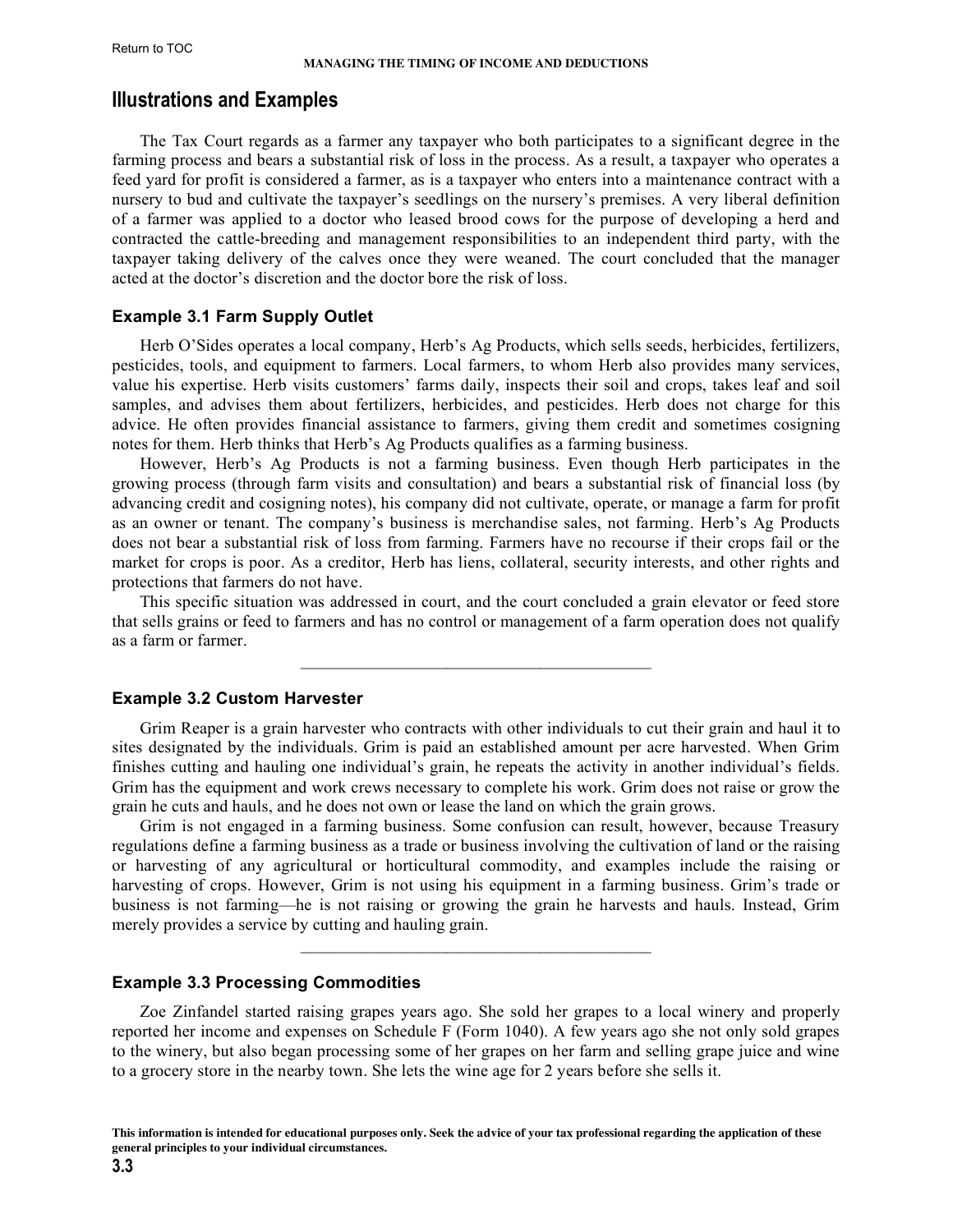The grape juice and wine production is not part of her farming business because a farming business does not include the processing of commodities beyond the activities that are normally incident to the growing, raising, or harvesting of such products.

Zoe also raises beef cattle. Her husband, Merlot, has a full-time job as an engineer at a local manufacturing plant. They file a joint income tax return. Their income and expenses from various sources for a typical year are shown in Figure 3.1.

|                                                                                                    |                 | <b>Basis or</b> |            |
|----------------------------------------------------------------------------------------------------|-----------------|-----------------|------------|
|                                                                                                    | Gross           | <b>Expenses</b> | <b>Net</b> |
| Merlot's Wages                                                                                     | \$26,000        | \$0             | \$26,000   |
| <b>Calf Sales</b>                                                                                  | 6,000           | 4,800           | 1,200      |
| <b>Grape Sales to Winery</b>                                                                       | 23,000          | 15,000          | 8,000      |
| Juice and Wine                                                                                     | 13,000          | $6,000*$        | 7,000      |
| <b>Cull Beef Cows</b>                                                                              | 5,000           | 1,000           | 4,000      |
| Total                                                                                              | <u>\$73,000</u> | \$26,800        | \$46,200   |
| *\$2,000 of this amount is the wholesale value of the grapes used in juice and wine<br>production. |                 |                 |            |

| <b>Figure 3.1. Zinfandels' Income and Expenses</b> |  |  |  |
|----------------------------------------------------|--|--|--|
|----------------------------------------------------|--|--|--|

## **Question 1**

Where should the income and expenses be reported on Zoe and Merlot's joint tax return?

## **Answer 1**

- Merlot's wage income is reported on the front of Form 1040.
- The calf sales and the grape sales are both reported on Schedule F (Form 1040).
- Zoe's sales of grapes to the local winery are also reported on Schedule F (Form 1040), because she has not processed those grapes.
- Zoe's juice sales are reported on Schedule C (Form 1040), Profit or Loss From Business, because she has processed them beyond the normal stage for preparing grapes for sale from the farm.
- The wholesale value of the grapes used for juice and wine  $(\$2,000)$  is reported as an inventory purchase on Part III, Cost of Goods Sold, of Schedule C (Form 1040) and as income on Schedule F (Form 1040).
- The cull beef cow sales are reported on Form 4797, Sales of Business Property.

## **Question 2**

Can Zoe use the cash method of accounting?

## **Answer 2**

Yes. Subject to some exceptions, she is a farmer and can use the cash receipts and disbursements method of accounting that is included in the list of permissible methods that most taxpayers can use for computing taxable income. Zoe does not fall within any of the exceptions to this general rule and can therefore use cash accounting.

## **Question 3**

Can Zoe pay commodity wages to her employees to avoid FICA tax liability on the wages?

## **Answer 3**

Zoe and her employees can avoid FICA taxes (social security taxes and Medicare taxes) on wages paid as commodities for **agricultural labor***,* which is defined as "services performed … in connection with raising or harvesting any agricultural or horticultural commodity." Therefore, the wages that Zoe properly deducts on her Schedule F (Form 1040) qualify for the exception to FICA taxes if they are paid in commodities. However, the wages that she properly deducts on her Schedule C (Form 1040) do not qualify for the exception to FICA taxes, even if she pays them in commodities.

**This information is intended for educational purposes only. Seek the advice of your tax professional regarding the application of these general principles to your individual circumstances.**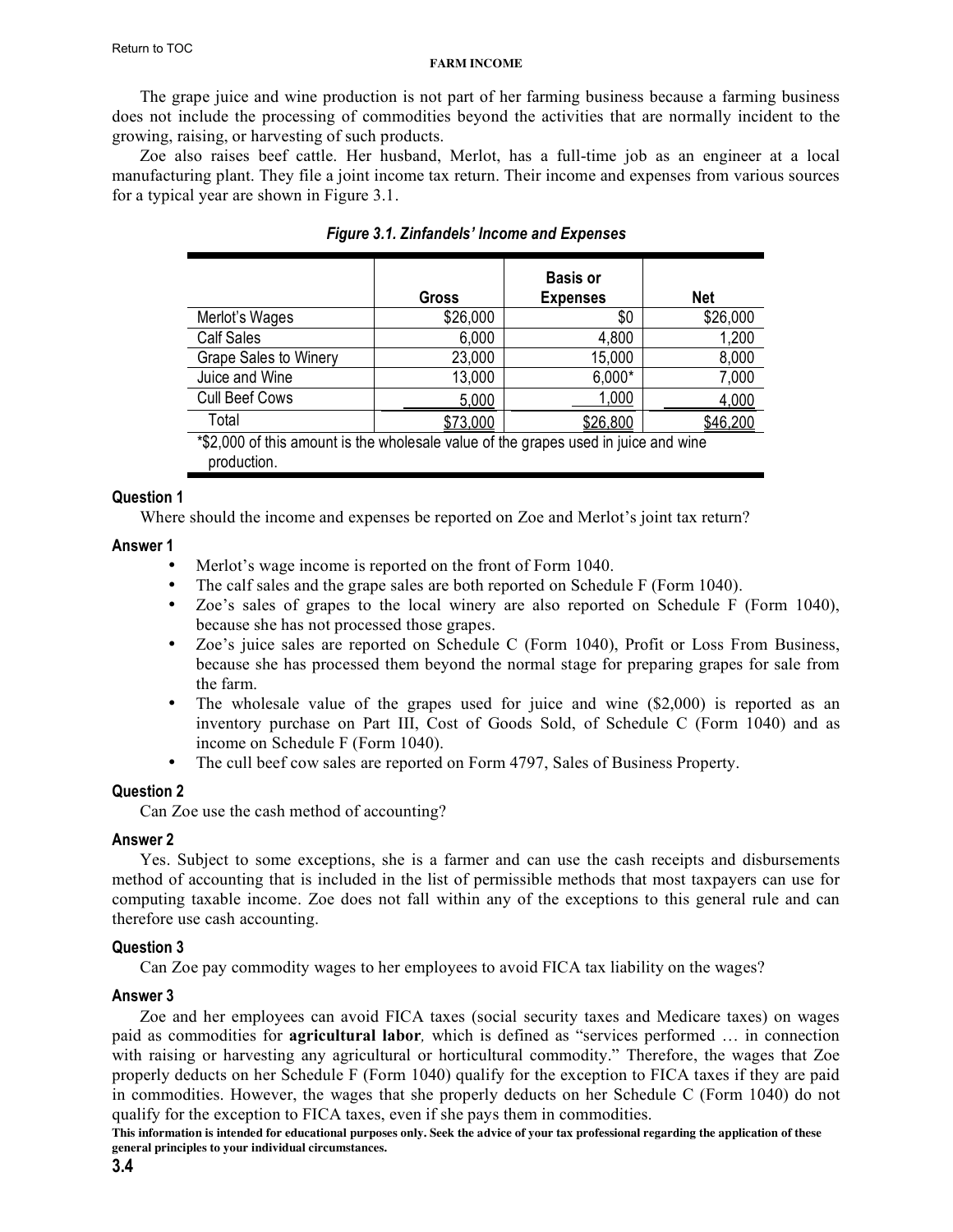$\mathcal{L}_\text{max} = \mathcal{L}_\text{max} = \mathcal{L}_\text{max} = \mathcal{L}_\text{max} = \mathcal{L}_\text{max} = \mathcal{L}_\text{max}$ 

# <span id="page-4-0"></span>**Planning Pointer**

Income Tax Withholding Exemption

Wages paid for agricultural labor that are not subject to FICA tax are also not subject to income tax withholding.

## **Observation**

#### Activities Incident to Growing and Harvesting

Any processing that is incident to growing and harvesting a commodity is included in the term *farming business*. For example, the extraction of oil from mint plants occurs in conjunction with the harvest; therefore, the extraction process fits within the definition of *farming*. The processing of grapes into wine, however, is not necessary to place the grapes into their first marketable state. Thus, such processing does not fall within the definition of *farming*.

# **Contract Farming**

Farm producers have entered into arrangements with seed companies, canneries, and packers of chickens and hogs that reduce some of the risk and result in a farmer making both fewer management decisions and no marketing decisions. Producers should be careful to retain as many characteristics of a farming business as possible to still qualify as a farmer and take advantage of favorable tax treatments.

## **Defining Farm Income**

The Internal Revenue Code and Treasury regulations use "gross income from farming" and "farm income" as part of the threshold requirements for several income tax provisions. Those terms have slightly different definitions for some of the provisions. This section discusses and applies those definitions.

Separate definitions of *gross income from farming* are used for

- Relief from estimated tax penalties,
- Soil and water conservation expenditures, and
- The limit on deducting a charitable contribution for a conservation easement. The term *farm income* is also used in the following provisions:
- Income averaging for farmers
- Deferral of weather-related sales of livestock
- Farm optional method for self-employment tax

## **Estimated Tax**

The most commonly used income tax advantage for farmers is a special rule for estimated taxes. Instead of the generally required four estimated tax payments, farmers and fishermen have two options:

- 1. Make a single estimated payment of two-thirds of the tax due by January 15 of the following year.
- 2. Skip all estimated payments but file the annual income tax return and pay 100% of the tax due by March 1 of the following year.

The second option is used by most farmers, but choosing the first option in a low-income year when the amount of tax is low provides more time for filing the return.

To qualify as a farmer or fisherman, at least two-thirds of the taxpayer's *total gross income* for either the year of the estimated payment or the preceding tax year must come from farming or fishing. Total gross income is all income that is not exempt from income tax, whether received in the form of money,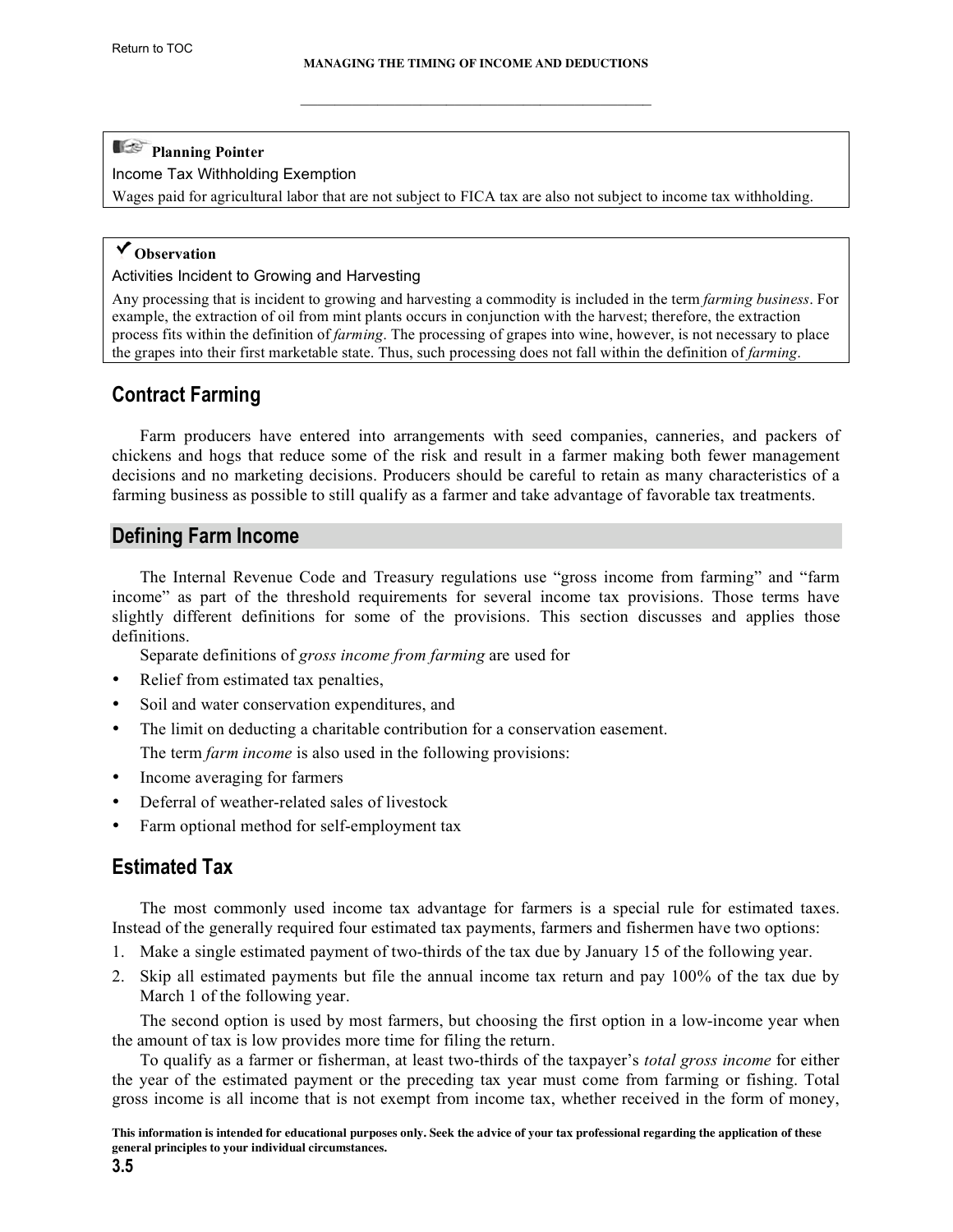<span id="page-5-0"></span>goods, property, or services. If a joint return is filed, total gross income includes the gross income of both spouses. Because total gross income is not reduced by losses (business, capital, or other), gross income for estimated tax purposes is **not** the same as the total income shown on line 22 of Form 1040, U.S. Individual Income Tax Return.

*Gross income from farming* includes gross farm income from Part I of Schedule F (Form 1040); line 7 of Form 4835, Farm Rental Income and Expenses; gross farm income from Parts II and III of Schedule E (Form 1040), Supplemental Income and Loss; and gains from the sale of livestock used for draft, breeding, dairy, and sporting purposes, reported on Form 4797. Gross farm income does not include wages received as a farm employee or gains from the sale or exchange of land or depreciable farm machinery.

## **Example 3.4 Gross Income from Farming**

Ben and Sally Martinez are married and file a joint return. During a calendar tax year, Sally earned a \$40,000 off-farm salary and the couple had \$1,000 of interest income, a \$3,000 capital loss on the sale of stock, \$150,000 of gross farm income on line 11 of Schedule F (Form 1040), a \$5,000 gain from the sale of raised breeding cows, and a \$2,500 gain on the sale of a used tractor.

As shown in Figure 3.1, their gross income is not reduced by the \$3,000 capital loss. The \$2,500 gain on the sale of the used tractor is included in total gross income but not in gross income from farming. Ben and Sally's gross income from farming is \$155,000, which is 78.1% of their \$198,500 total gross income. Because more than two-thirds of their gross income in the current year is from farming, they are qualified farmers for estimated tax purposes.

| Income Item                    | Tax Return<br><b>Income</b> | <b>Total Gross</b><br><b>Income</b> | <b>Gross Income</b><br>from Farming |
|--------------------------------|-----------------------------|-------------------------------------|-------------------------------------|
| Sally's off-farm salary        | \$40,000                    | \$40,000                            |                                     |
| Interest income                | 1,000                       | 1,000                               |                                     |
| Capital loss on stock          | $-3.000$                    |                                     |                                     |
| Gross farm income              | 150,000                     | 150,000                             | \$150,000                           |
| Gain of sale of breeding stock | 5,000                       | 5,000                               | 5,000                               |
| Gain on sale of used tractor   | 2,500                       | 2,500                               |                                     |
| Total                          | \$195,500                   | \$198,500                           | \$155,000                           |

## *FIGURE 3.1: Total Gross Income and Gross Income from Farming*

# **Planning Pointer**

#### Retiring Farmers

When farmers retire or sell their businesses, the sale of land or depreciable farm machinery may prevent them from meeting the two-thirds of gross income from farming rule. However, because taxpayers qualify for the farm rule if two-thirds of their gross income is from farming in **either** the current year or the previous year, they often still meet the requirements for the farm exception to the underpayment of estimated tax penalty.

# **Soil and Water Conservation Expense**

Congress limits the deduction of qualified soil and water conservation expenditures to 25% of gross income from farming. For this provision, *gross income from farming* is defined as income derived from the production of crops, fish, fruits, other agricultural products, or livestock. Gains from the sale of draft, breeding, and dairy livestock are included, but gains from the sale of assets such as farm machinery or the land are not included.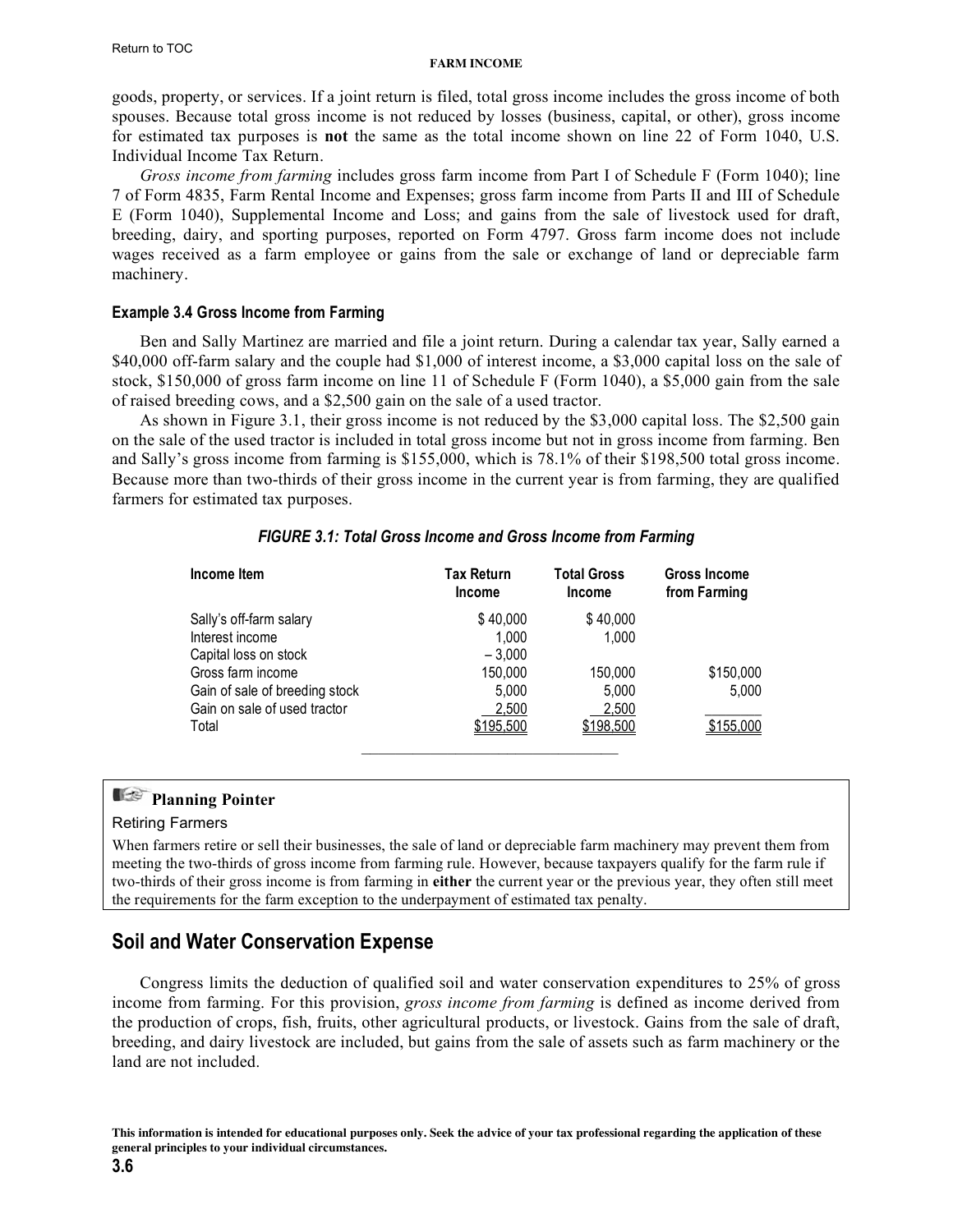## <span id="page-6-0"></span>**Observation**

Small Difference in Concept

The only difference between the definitions of *gross farm income* for the estimated tax provision and the soil and water conservation deduction is that gain from the disposition of sporting livestock is included for estimated tax purposes but not for soil and water conservation deductions. Thus, for the vast majority of taxpayers, gross farm income is the same for these two provisions.

## **Conservation Contribution Deduction**

The deduction for charitable contributions is generally limited to 20%, 30%, or 50% of a taxpayer's adjusted gross income (AGI), depending on the type of contribution, with a 5-year carryover of excess amounts. Charitable contributions include the value of a contribution of a qualified interest in real property that is made exclusively for conservation purposes. A special rule for conservation contributions made before 2012 increases the deduction limit for qualified farmers and ranchers to 100% of their AGI.

Qualified farmers or ranchers for this provision must derive more than 50% of their total gross income for the year from the trade or business of farming. *Farming* is defined by reference to the definition in the estate tax special-use valuation rules. It includes cultivating the soil or raising or harvesting any agricultural or horticultural commodity (including the raising, shearing, feeding, caring for, training, and management of animals) on a farm; handling, drying, packing, grading, or storing on a farm any agricultural or horticultural commodity in its unmanufactured state, but only if the owner, tenant, or operator of the farm regularly produces more than half of the commodity; and planting, cultivating, caring for, or cutting trees, or the preparation (other than milling) of trees for market.

#### **Example 3.5 Expanded Definition of Gross Income from Farming**

Jim and Betty Forester are married and filed a joint return. Betty earned a \$40,000 off-farm salary; they have \$1,000 of interest income, a \$3,000 capital loss on the sale of stock, a \$5,000 gain on the sale of breeding stock, and a \$2,500 gain on the sale of a used tractor. Their farm income on line 11 of Schedule F (Form 1040) is \$50,000, and they have a \$75,000 sale of timber, as shown in Figure 3.2. If the sale of timber was not included as gross income from farming, Jim and Betty would have only \$55,000 of gross farm income [\$50,000 from Schedule F (Form 1040) and \$5,000 from sale of breeding livestock], and less than 50% of their total gross income would be from farming. However, the sale of timber is included as farm income for the conservation contribution deduction. Therefore, more than 50% of their gross income is from farming, and they are qualified farmers for this expanded deduction limit.

| Income Item                    | <b>Tax Return Income</b> | <b>Total Gross Income</b> | Gross Income<br>from Farming |
|--------------------------------|--------------------------|---------------------------|------------------------------|
| Betty's off-farm salary        | \$40,000                 | \$40,000                  |                              |
| Interest income                | 1.000                    | 1,000                     |                              |
| Capital loss                   | $-3.000$                 |                           |                              |
| Gross farm income              | 50,000                   | 50,000                    | \$50,000                     |
| Gain of sale of breeding stock | 5,000                    | 5,000                     | 5,000                        |
| Gain on sale of used tractor   | 2,500                    | 2,500                     |                              |
| Sale of timber                 | 75,000                   | 75,000                    | 75,000                       |
| Total                          | \$170,500                | \$173,500                 | \$130,000                    |

#### *FIGURE 3.2: Total Gross Income and Gross Income from Farming*

**This information is intended for educational purposes only. Seek the advice of your tax professional regarding the application of these general principles to your individual circumstances.**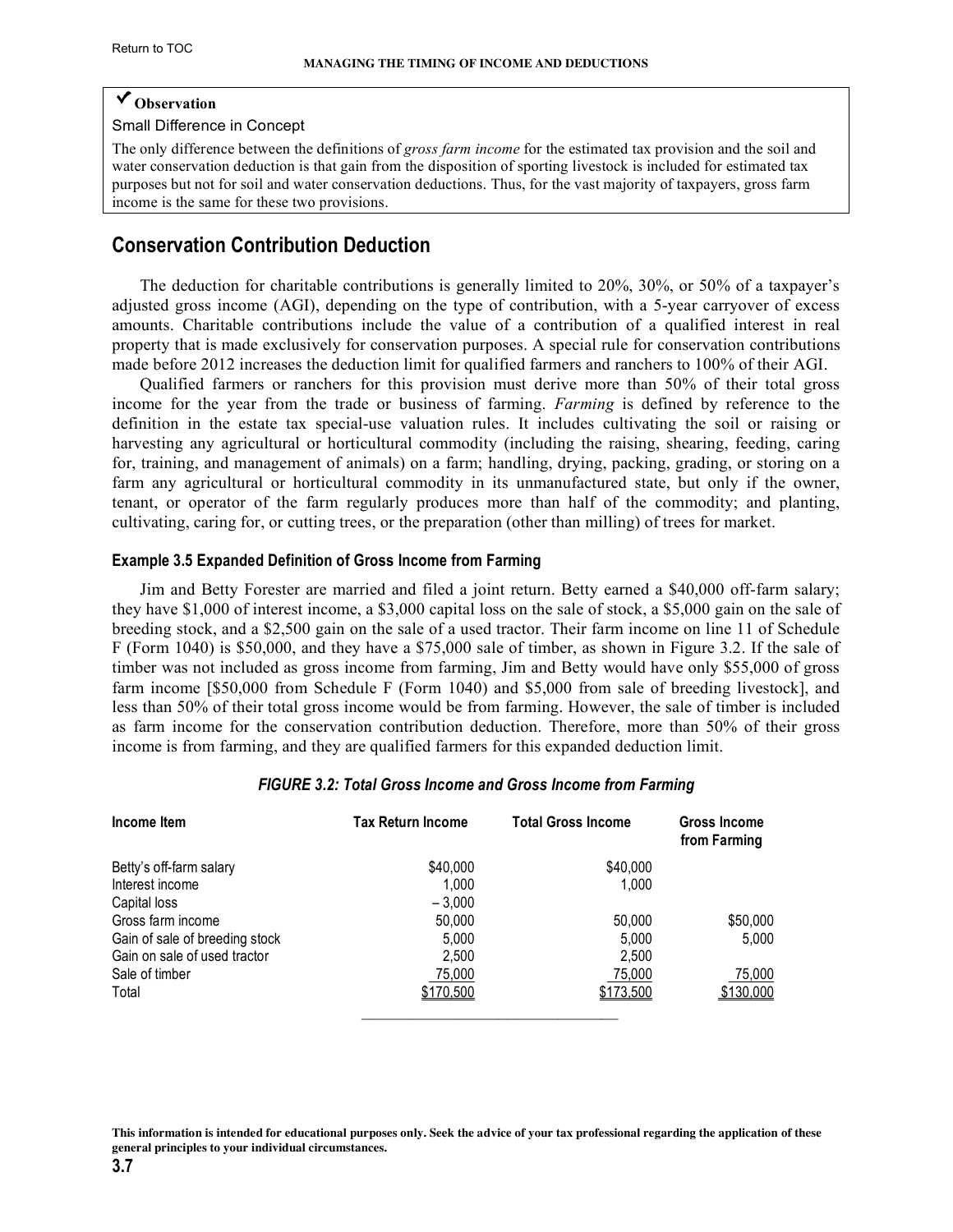# <span id="page-7-0"></span>**Note**

#### Estimated Tax Rule Is Different

Although Jim and Betty Forester in Example 3.5 qualify as farmers for the charitable deduction of a conservation easement this year, they do not qualify as farmers for estimated tax purposes based on this year's income. They might qualify based on their previous year's income.

## **Farm Income Averaging**

Individuals engaged in a farming business may be able to average the tax rates that apply to some or all of their farm income by tapping their tax brackets from the 3 prior years (base years). There is no threshold requirement that the taxpayer is a *farmer*, but only *electible farm income* is eligible to be taxed in unused brackets from the 3 previous years.

For this provision, *farm income* includes items of income, deduction, gain, and loss attributable to the individual's farming business. Income from a farming business is the sum of any farm income or gains minus any expenses or losses allowed as deductions in computing taxable income. Gains from the sale or other disposition of farm property (other than land) that has been regularly used for a substantial period in a farming business are included. Gains from the sale of timber are excluded. The amount of farm income that the taxpayer elects to have taxed at the base years' rates is *elected farm income*. Any type of income (e.g., capital gain other than gain from the sale of land or timber) attributable to the farm business can be designated as elected farm income. The mechanics of farm income averaging are discussed in Chapter 7.

## **Weather-Related Sales of Livestock**

Cash-basis taxpayers whose principal trade or business is farming may defer reporting the sale of animals in excess of their normal business practice if the sale results from drought or other weatherrelated conditions. To qualify, the taxpayer must show that the sale is related to weather conditions that caused an area to be declared eligible for federal assistance. *Farming* for this provision is defined in very broad terms similar to those discussed earlier: It is defined as activities by the owner, tenant, or operator in connection with cultivating the soil and raising or harvesting any agricultural or horticultural commodity, including the raising, shearing, feeding, caring for, training, and management of livestock, bees, poultry, and fur-bearing animals and wildlife. Farming also includes handling, drying, packing, grading, or storing commodities in their unmanufactured state. Finally, farming also includes planting, cultivating, caring for, or cutting trees, or preparing (other than milling) trees for market, incidental to farming operations.

In one situation, a cattle rancher had a full-time job from which he earned an average salary of \$65,000. The ranch generated \$121,000 of average annual gross income. The taxpayer participated in the activity of raising livestock for 750–1,000 hours per year, and the taxpayer's spouse devoted 200–300 hours to the ranch during each tax year. Because the gross income generated by the cattle ranch was approximately two-thirds of the taxpayers' total annual gross income, and given the taxpayers' material participation, the taxpayer's principal trade or business was held to be farming and the couple was eligible to defer reporting some income because of weather conditions.

## **Observation**

#### Principal Business Activity

A taxpayer's principal business activity (PBA) is based on sources of gross receipts. The PBA is the activity from which the largest percentage of receipts is derived during the prior year or prior 3-year period.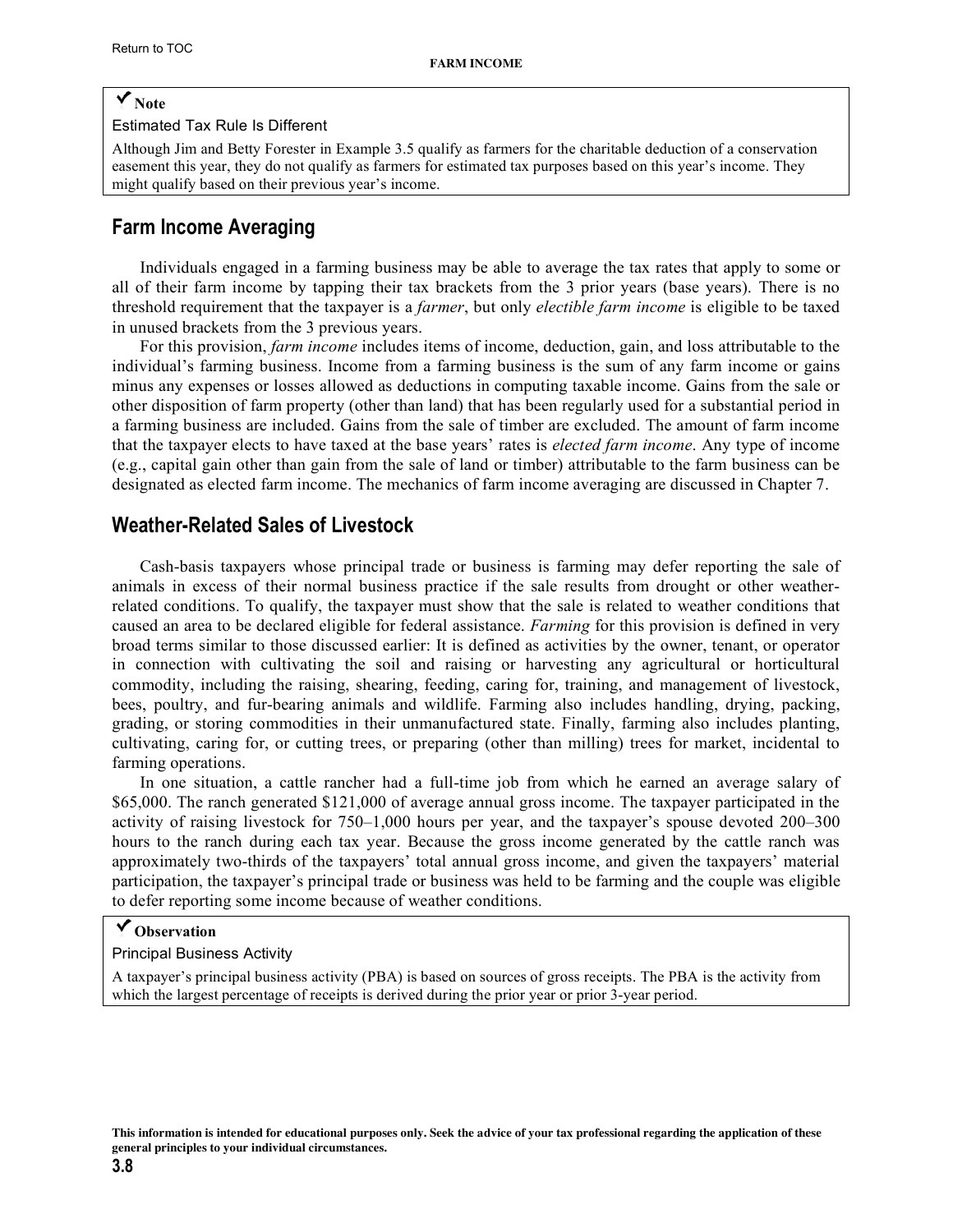## <span id="page-8-0"></span>**Farm Operating Income**

Farm accounting data serves three purposes.

First, farms using cash accounting should reconcile their cash flow and their bank records (i.e., reconcile the cash flow to zero). This means that the cash amount in the accounting records at the beginning and end of each month agrees with the bank amount after reconciling all cash inflows and outflows. A positive cash balance may mean that cash inflow was double counted, and a negative cash balance may mean that cash inflow was missed. The alternative is that some expenses have been missed or double counted.

A second purpose is to accurately reflect the taxable income upon which income taxes and selfemployment taxes must be paid. Not all cash coming in is taxable, and some income is taxable with no cash coming into the accounting system, so that offsetting inflows and outflows must be entered into the accounting system to make this correct.

A third purpose uses information from the accounting system to analyze the profitability of the farm business. While money in a checking account may be an indication that the farm operation is making a profit, that is not necessarily the case. The cash may be a result of borrowing money or selling farm assets, rather than a result of operating profits. The following discussion concentrates on the second purpose, but the other purposes are also important.

## **Schedule F (Form 1040) Income**

The income reportable on Schedule F (Form 1040) is used to compute net profit or loss. This profit is subject to income tax at ordinary tax rates, as well as to self-employment (SE) tax.

A checkbook represents a starting point for looking at income. Money coming into the checking account is cash flowing into the business. Much of it is taxable income, including proceeds from crop sales, livestock sales, culled breeding or dairy animals, agricultural program payments, crop insurance proceeds, rental income, and custom hire income. But some of the money coming into the checking account is not taxable or is not reported on the Schedule F (Form 1040). For example, borrowed funds may increase cash in the checking account but they are not taxable income. Consider the specific sources of money flowing into the checking account.

#### *Raised Agricultural Products*

Crops or agricultural products raised and sold by a farmer are the major cash source on most farms. This income, which is reported in Part I of Schedule F (Form 1040), includes sales of grains, vegetables, fruit, bedding plants, milk, calves, raised market livestock, eggs, and hay. Sales of farm products that were raised on the farm are offset in Part II of Schedule F (Form 1040) by the expenses of raising the products (covered in Chapter 4), so there are subtractions to arrive at net income.

#### *Purchased for Resale*

Sales of livestock or other items that were bought for resale are handled differently. When the item is sold, the full sales price is reported in Part I of Schedule F (Form 1040), but the original cost (or other basis) is also reported in Part I and subtracted from the sales price to arrive at gross income. The most common mistakes happen when animals are purchased in one tax year and sold during the next tax year.

#### *Cooperative Distributions*

**This information is intended for educational purposes only. Seek the advice of your tax professional regarding the application of these general principles to your individual circumstances.** Cooperative distributions—patronage dividends and per-unit retain allocations—are reported to the IRS on Form 1099-PATR. Some distributions may be in cash which is, of course, taxable. But some distributions may be noncash allocations that are currently taxable but are not immediately reflected in the checkbook. Although you are required to pay income tax on the allocations now, you do not receive any money until some point in the future. For accounting purposes, you are loaning the allocated funds back to your cooperative (which is partially owned by you). The cooperative then has working capital and does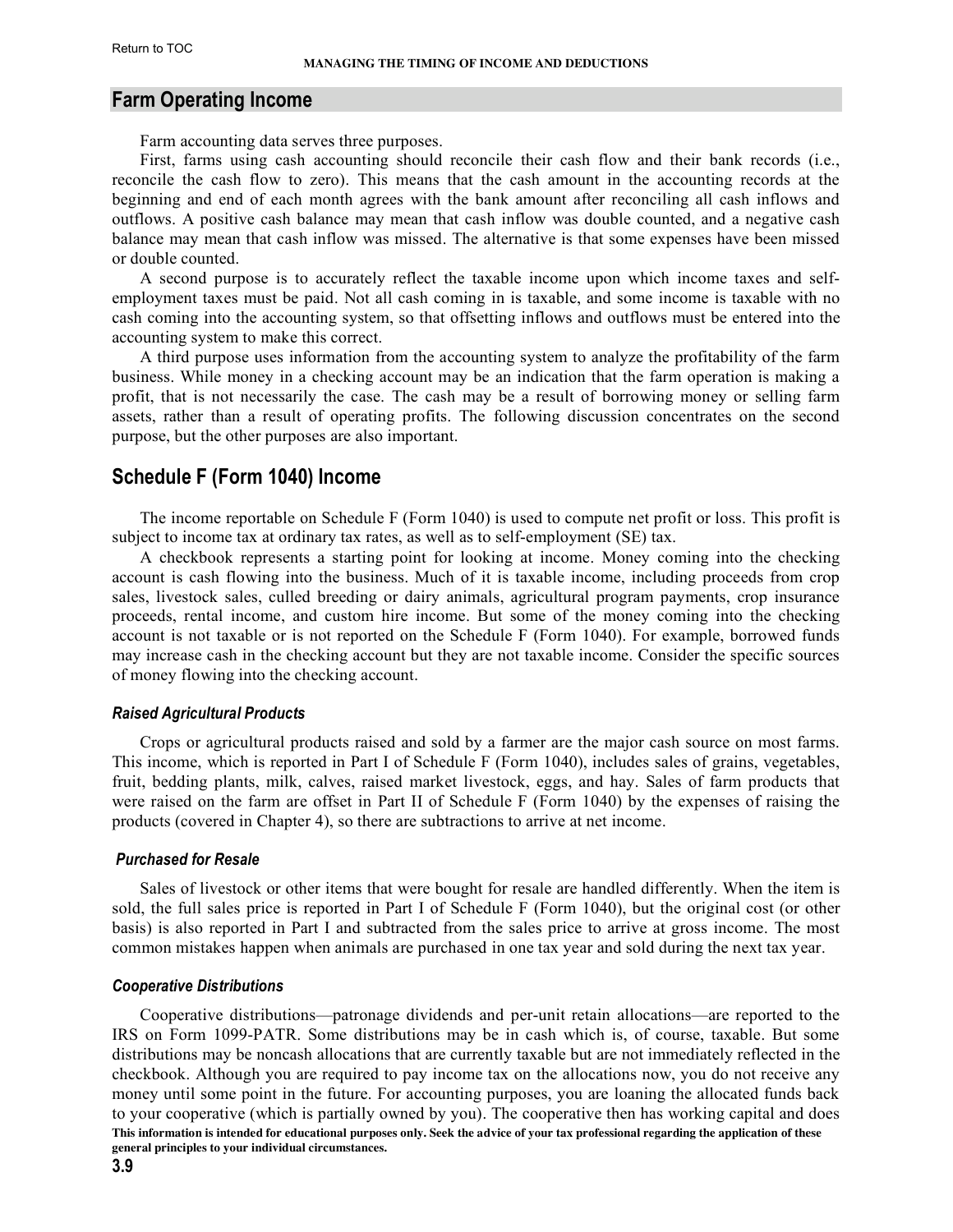<span id="page-9-0"></span>not have to borrow it from a bank or other lending institution. In the future, when your cooperative does send you the cash, the payment is not income because it has already been taxed. Don't count it as income a second time.

#### *Agricultural Program Payments*

Agricultural program payments are reported by the agency to you and to the IRS on Form 1099-G, Certain Government Payments. Most of these payments are taxable income to be reported on Schedule F (Form 1040). Expenses incurred for adopting an agricultural practice or undertaking a project often offset the income from the related payment. Payments for certain conservation projects or depreciable improvements (such as manure storage or chemical containment) may qualify for a cost-sharing exclusion from income.

Note that if a cost-sharing payment is not counted as income, the costs paid with that money cannot be deducted or depreciated. If the government payment is treated as income, you can deduct or depreciate the qualifying costs paid with those funds.

#### *CCC Loans as Income*

Farmers who receive Commodity Credit Corporation (CCC) loans on their crops can elect to report the loans as income rather than as loans. If you do not elect to report CCC loans as income, the loans are not included in income and repayments of the principal are not deductible. (However, interest payments are a deductible expense.) If you do not elect to report the loan as income and later forfeit the commodity instead of repaying the loan, you are treated as selling the commodity for the amount of the loan and must report that deemed sale on your Schedule F (Form 1040).

If you elect to report the loan as income, you acquire an income tax basis in the commodity that secures the loan. The basis is the amount of the loan that you reported as income. If you later sell the commodity, you subtract your basis in the commodity from the sales price and report any excess sales price as additional income or any deficit as a loss. If you forfeit the commodity instead of repaying the loan, there is no income or loss to report because your basis in the commodity equals the deemed sale price. If you feed the commodity to livestock, you can deduct your basis in the commodity as a farm expense.

#### *Crop Insurance and Disaster Payments*

Crop insurance and disaster payments are normally income when the check is received. Under some circumstances, the crop payment inclusion as income may be deferred to the following year if the later year is when the crop is normally sold. Payments from revenue insurance that covers the combination of yield risk (poor crop yields) and price risk (low prices) can be postponed only to the extent they are paid for yield risk.

#### *Custom-Hire Income*

Custom-hire income includes machine work done for someone else. It might be just harvesting, or it could be an agreement to perform all of the work of tillage, planting, pest control, harvesting, and hauling. It is not entirely clear when custom work becomes a separate business that is reported on Schedule C (Form 1040), Profit or Loss From Business (Sole Proprietorship). If custom work is a small part of the total farm operation, then the income is reported on Schedule F (Form 1040).

Although the tax rules do not include a clear threshold, if more than half of a farmer's income comes from custom hire, the farm and nonfarm businesses should be reported separately on Schedules F and C (Form 1040). Be aware that reporting income and expenses on Schedule C (Form 1040) sacrifices some tax advantages of being a farmer and causes different employment rules to apply to employees of the nonfarm business.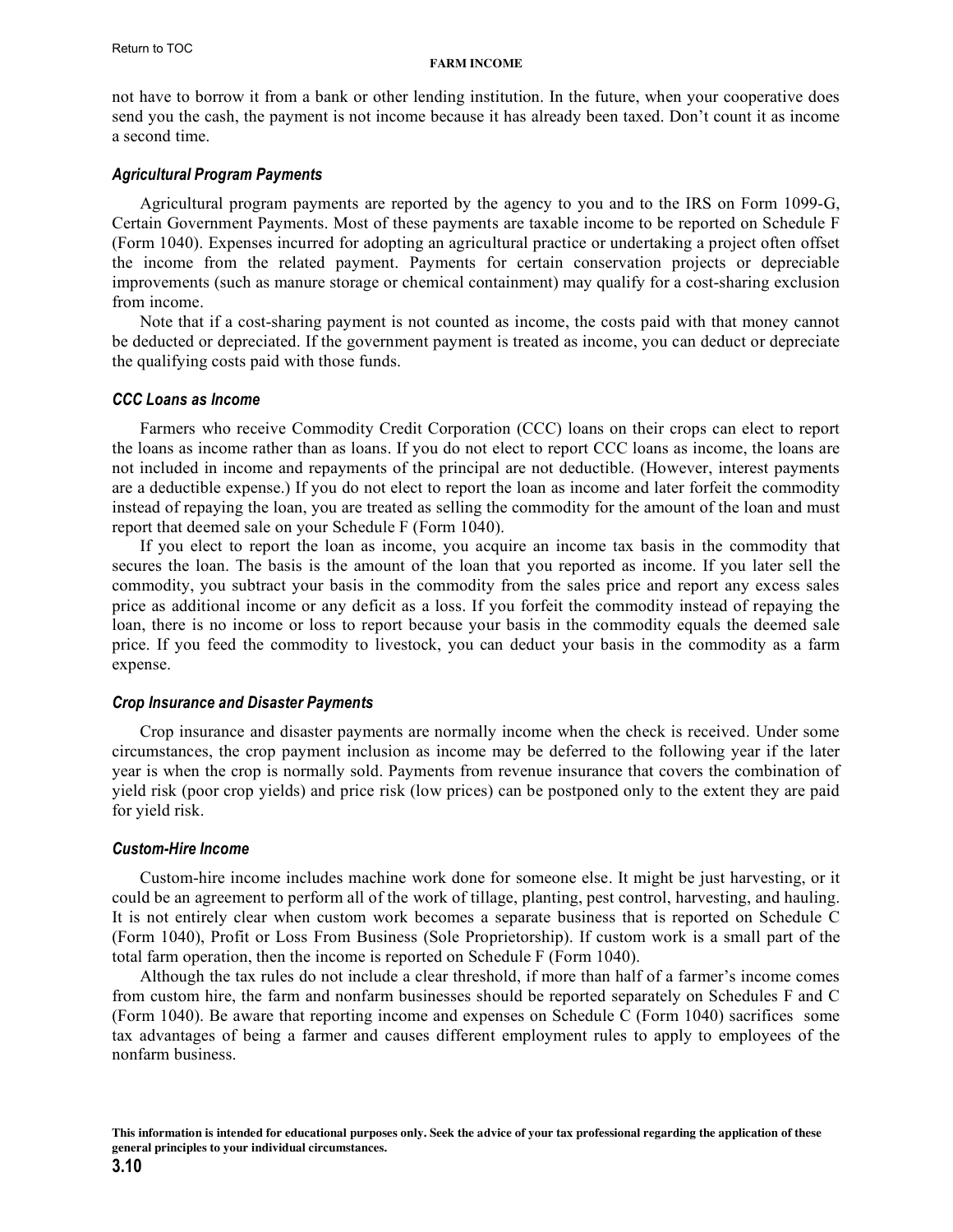## <span id="page-10-0"></span>*Other Income*

Other income reported on Schedule F (Form 1040) includes farm operating income that is not specifically listed on Schedule F (Form 1040), such as state and federal fuel or gasoline credits. These may be received as a check or as a credit that reduce taxes. The fuel credit is income because it is a refund of fuel taxes already paid and deducted as an expense, even though the credit may never go through the checkbook.

Other income reportable on Schedule F (Form 1040) does not include the following items that are reportable elsewhere on the tax return:

- Gain or loss from selling breeding livestock, equipment, land improvements, or land used in a farming business
- Investment income, such as timber sales
- Rental income
- Wages received for working for someone else

## *Barter Income*

Other income reportable on Schedule F (Form 1040) includes farm barter income if it is not already included as the sale of agricultural products. Barter income results from trading farm products or your labor for other farm products, property, or someone else's labor. If you receive farm products or labor, you must include the fair market value (FMV) of the products or labor you received in income.

Although barter income and expenses often offset each other and do not change taxable income, reporting them is not only a tax law requirement, but it is often beneficial to you.

## **Example 3.6 Corn Exchanged for Hay**

Derry Aire traded \$10,000 of his corn for \$10,000 of his neighbor's hay. If Derry does not report the deemed sale of the corn and the deemed purchase of the hay, his net farm profit on Schedule F (Form 1040) does not change because the omitted income and deduction offset each other.

However, not reporting the corn sale reduces Derry's gross income from farming by \$10,000. This reduces the amount of soil and water conservation expenses he can deduct, and it may disqualify him for the exception to the underpayment of estimated tax penalty because it reduces the income included in the numerator of the two-thirds test by \$10,000.

 $\mathcal{L}_\text{max}$  and  $\mathcal{L}_\text{max}$  and  $\mathcal{L}_\text{max}$  and  $\mathcal{L}_\text{max}$ 

In some cases, barter income is not offset by a barter deduction, and failing to report the barter transaction incorrectly reports income. For example, if you trade a bull for some hay, the income from the deemed sale of the bull is not subject to SE tax, while the deemed cost of the hay is deducted from income that is subject to SE tax. Failing to report the barter transaction would incorrectly report too much SE income and too little income that is not subject to SE tax.

Not reporting barter income and expense can also lead to an incorrect business analysis because it underreports income from one enterprise and expenses for another enterprise. Be sure to include barter income in both your accounting and tax records.

## *Cancellation of Debt Income*

Generally, if a debt is forgiven or canceled the debtor has taxable income equal to the amount of debt that is canceled. Although it seems counterintuitive to treat a canceled debt as income, the logic for this rule is as follows: When a taxpayer receives a loan, the amount received is not included in income because there is an obligation to repay the loan. If the loan is canceled without being paid, the taxpayer's wealth increases by the amount of the canceled debt.

Several exception to the general rule that canceled debt must be included in income are discussed and illustrated in Chapter 12 of this guide.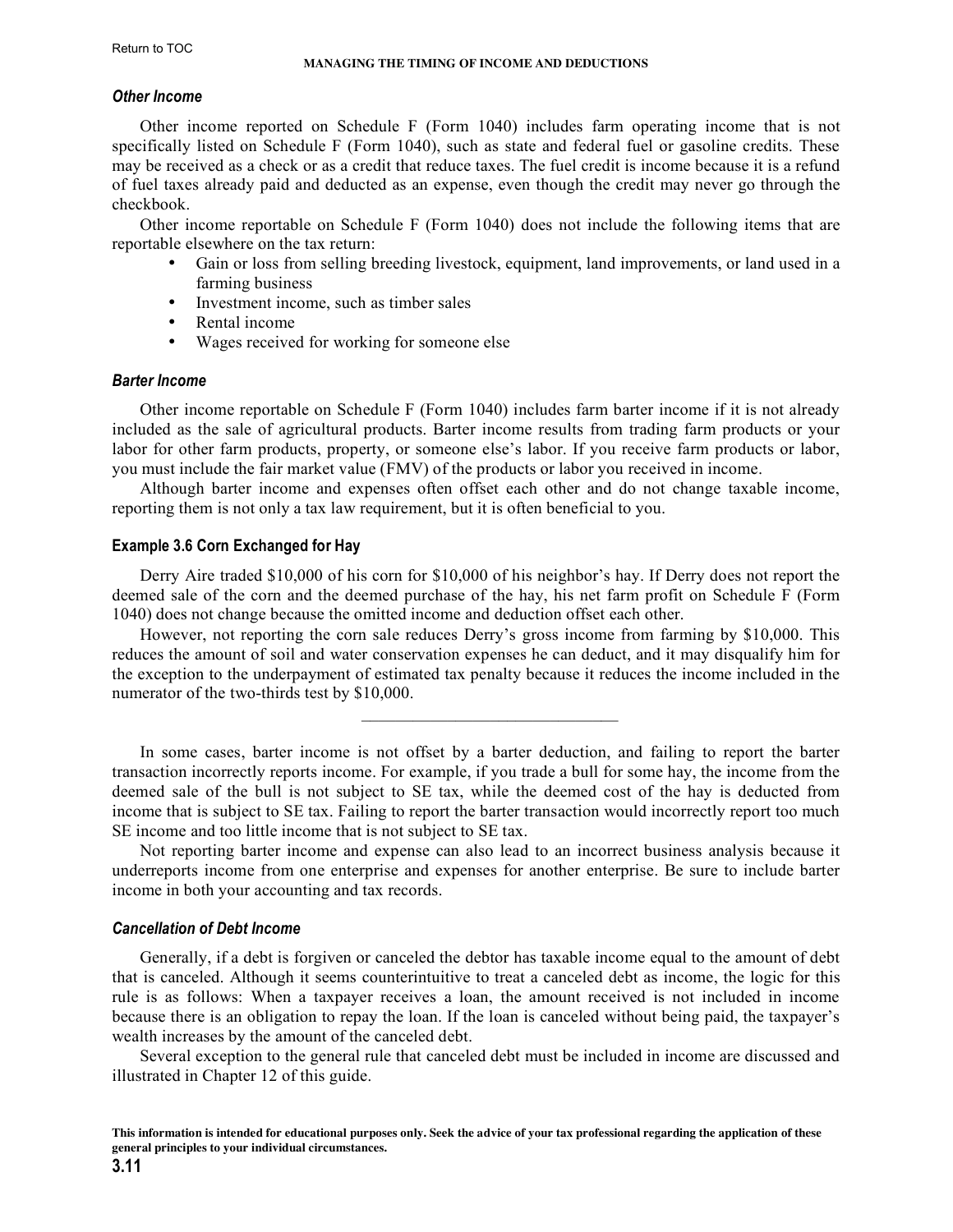#### <span id="page-11-0"></span>*Refunds or Reimbursements*

Taxpayers who receive refunds or reimbursements for expenses they deducted on their income tax returns for a prior year must generally include the refund or reimbursement in income. For example, if you paid \$400 for a load of hay in December, but \$50 was refunded in January because the cost was supposed to be only \$350, you must report the \$50 as income for the tax year that includes January. If the \$50 refund were paid in the same tax year as the \$400 payment, the deduction for the hay expense is reduced from \$400 to \$350.

#### *Insurance Received*

Taxpayers who receive insurance payments for casualties, thefts, and losses generally have to report the insurance payments as income to the extent it exceeds their income tax basis in the property that was damaged or destroyed. This rule and the exceptions to it are discussed in Chapter 9 of this guide.

## **Disposition of Property Used in Farming**

When farmers sell assets they use in the course of their business (such as equipment, breeding livestock, land, and buildings), the gain or loss is not subject to self-employment tax. Consequently, the sale is reported on Form 4797, Sales of Business Property, instead of on Schedule F (Form 1040).

Gains or losses from assets that do not meet a required holding period are ordinary gains or losses. The required holding period is more than one year for all assets except livestock. The required holding period for livestock other than cattle or horses is 12 months, which is one day less than the required holding period for other assets. For cattle and horses, the required holding period is 24 months.

Gains and losses from assets held for the required holding period are netted for each tax year. If there is a net loss from these assets, the net loss is deducted from ordinary income. If there is a net gain from these assets, the gain generally is treated as long-term capital gain, which is subject to a lower tax rate than ordinary income. However, if the taxpayer deducted net losses from these assets in the previous 5 years, the gain is treated as ordinary income to the extent of those losses.

If the asset was depreciated, part or all of the gain may have to be reported as ordinary income under the depreciation recapture rules. For buildings, gain equal to the depreciation claimed in excess of straight-line depreciation is treated as ordinary income. For other depreciable assets (such as equipment and draft, breeding, dairy, or sporting livestock), gain equal to all of the depreciation claimed is treated as ordinary income.

The following examples illustrate these rules.

#### **Example 3.7 Bare Land**

Sandy Beach sold an 80-acre parcel of land with no improvements for \$320,000 (\$4,000 per acre). Her income tax basis in the land is her \$80,000 (\$1,000 per acre) purchase price 20 years ago. Her gain from the sale is \$240,000 (\$320,000 – \$80,000)

Sandy reports the sale in Part I of Form 4797 because the land was held longer than one year. The \$240,000 gain is netted with the gains and losses from the sales of other assets that meet the holding period.

 $\mathcal{L}_\text{max}$  and  $\mathcal{L}_\text{max}$  and  $\mathcal{L}_\text{max}$  and  $\mathcal{L}_\text{max}$ 

#### **Example 3.8 Raised Cow**

Marjorie Lucero culled a raised dairy cow during her fourth lactation. Marjorie held the cow almost 6 years, so she met the 24-month or more holding period for cattle and horses. The cow was sold for \$400, and Marjorie's basis was zero because she had deducted all the costs of raising the cow as feed, labor and other costs. Therefore, Marjorie must report \$400 of income in Part I of the Form 4797.

**This information is intended for educational purposes only. Seek the advice of your tax professional regarding the application of these general principles to your individual circumstances.**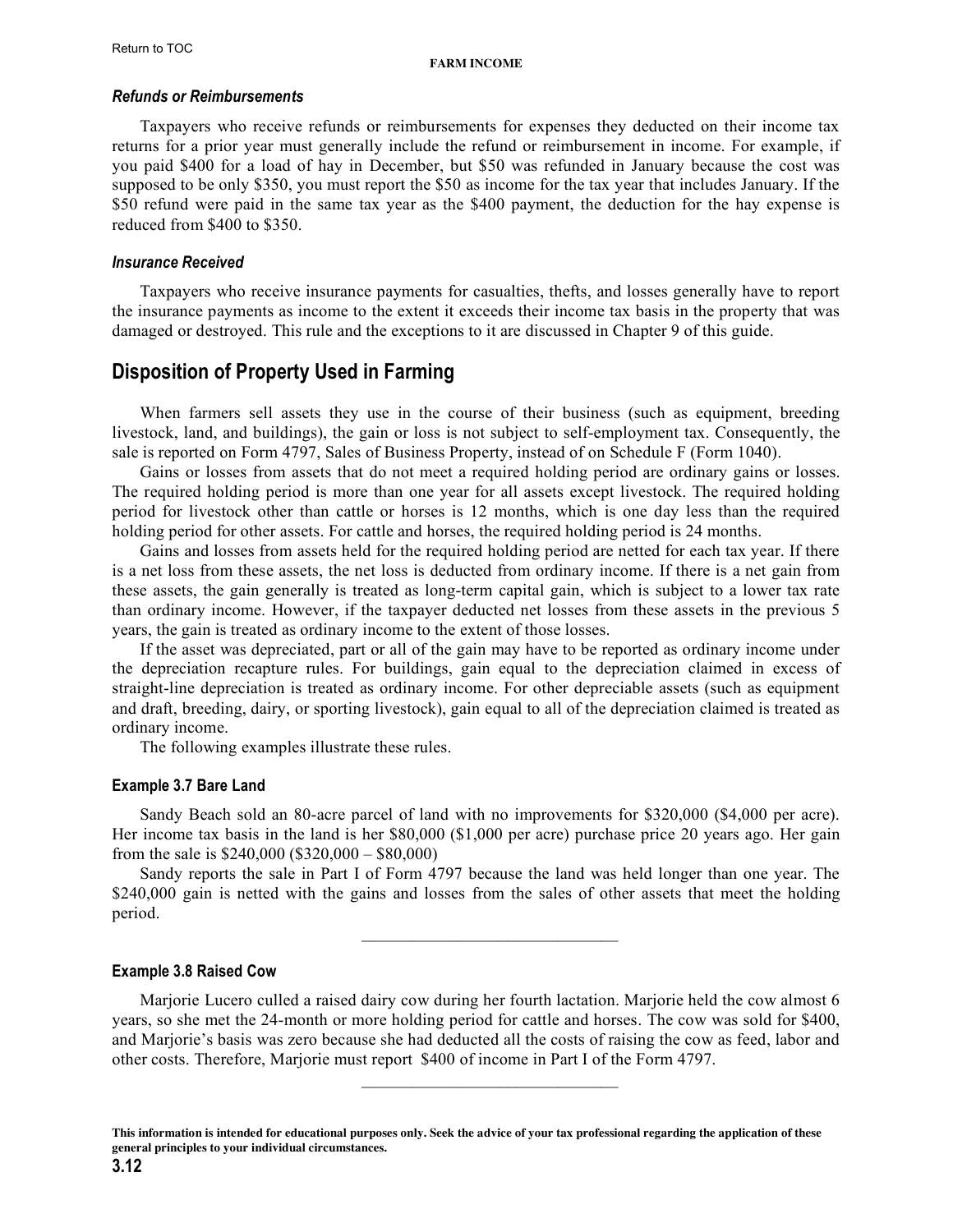#### <span id="page-12-0"></span>**Example 3.9 Purchased Bull**

Joe Running Bear purchased a yearling bull for \$1,500 in year 1 and sold him in year 2 for \$2,000. Direct expensing and depreciation reduced Joe's basis in the bull to \$500 at the time the bull was sold. Because the bull was held fewer than 24 months, Joe reports the sale in Part II of Form 4797 and the \$1,500 (\$2,000-\$500) gain is taxed as ordinary income.

 $\mathcal{L}_\text{max}$  and  $\mathcal{L}_\text{max}$  and  $\mathcal{L}_\text{max}$  and  $\mathcal{L}_\text{max}$ 

#### **Example 3.10 Machinery**

Ben Yang purchased a new haybine for \$25,000 5 years ago and sold it this year for \$12,000. Direct expensing and depreciation reduced the basis from \$25,000 to \$10,000. Pete reports his \$2,000 (\$12,000 – \$10,000) gain in Part III of Form 4797. Because the \$2,000 gain is less than the \$15,000 depreciation Ben deducted, all of the gain is depreciation recapture that is taxed as ordinary income.

 $\mathcal{L}_\text{max}$  and  $\mathcal{L}_\text{max}$  and  $\mathcal{L}_\text{max}$  and  $\mathcal{L}_\text{max}$ 

## **Investment Income**

Some gains or losses, such as gain or loss from the sale of standing timber, qualifies as capital gains or losses and are reported on Schedule D (Form 1040), Capital Gains and Losses. If the asset was held more than one year, the gain or loss is long term. If the asset was held one year or less, the gain or loss is short-term.

## **Summary**

Farmers can save income taxes by taking advantage of tax law provisions that give them favorable tax treatment. Savings can result from avoiding self-employment taxes and from taking advantage of the rules that allow income to be taxed as capital gain.

To qualify for the special tax advantages, farmers must meet certain requirements. However, the qualifying requirements differ among the various tax provisions. Therefore, an individual farmer may be eligible for some of the tax benefits but not others.